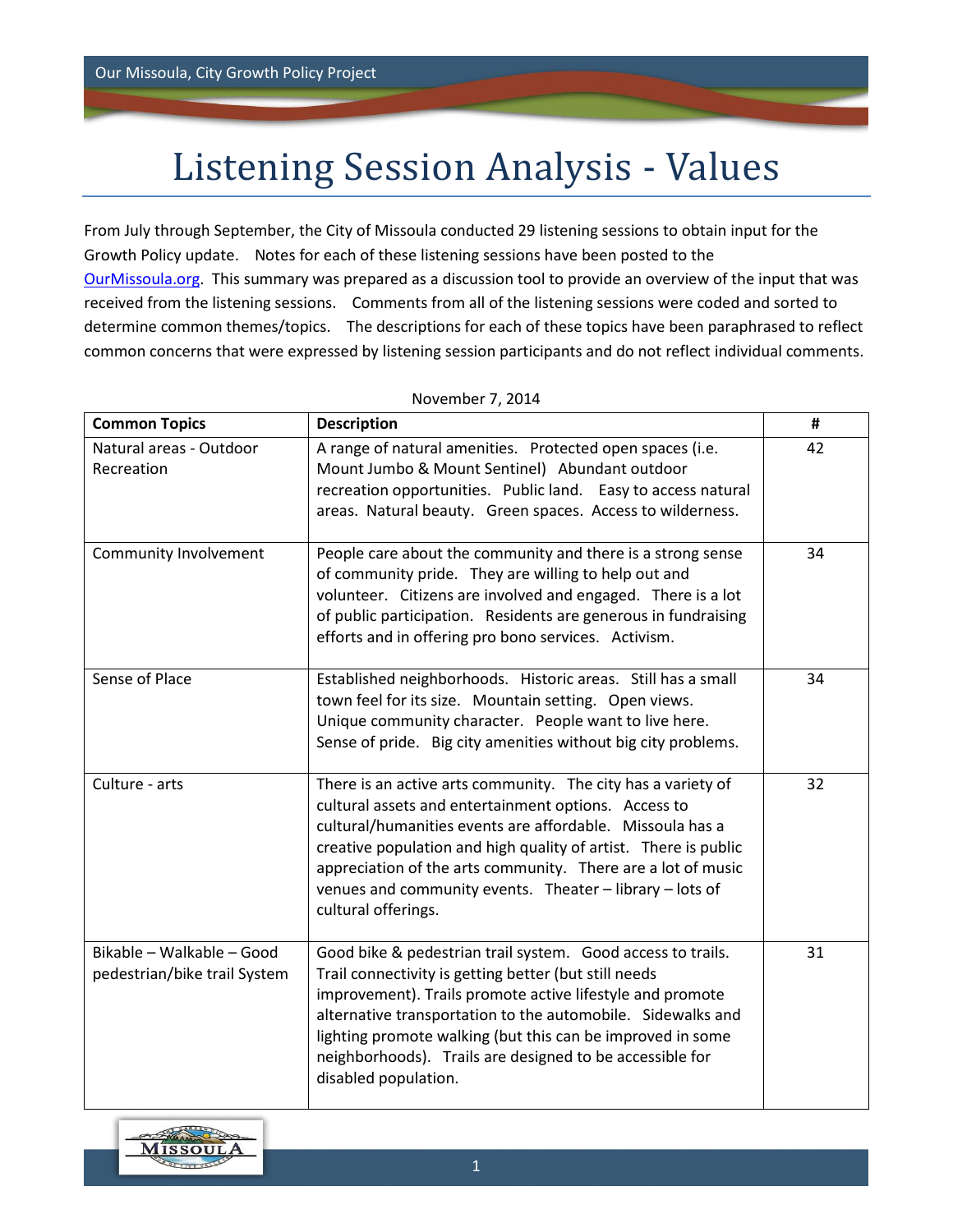| Our Missoula, City Growth Policy Project |                                                                                                                                                                                                                            |    |  |  |
|------------------------------------------|----------------------------------------------------------------------------------------------------------------------------------------------------------------------------------------------------------------------------|----|--|--|
| Friendly - Family oriented               | Welcoming – friendly community. Ability to raise children in<br>safe, affordable, livable environment. Easy to get around with<br>children. Lots of activities for families. Great place to raise<br>kids. Safe community. | 28 |  |  |

| Parks & Recreation    | Good park and open space system. Quality and variety of<br>recreational opportunities. Positive aspects of parks include<br>healthy lifestyles, economic impacts, youth development and<br>environmental benefits. Caras Park. Fort Missoula.        | 26 |
|-----------------------|------------------------------------------------------------------------------------------------------------------------------------------------------------------------------------------------------------------------------------------------------|----|
| Downtown              | Vibrant. Close downtown community. Easy to access. Core<br>of community. Quality - older buildings. Lots of activities<br>and events. City commitment to downtown.<br>Active downtown organization.                                                  | 22 |
| Diversity             | There is diversity in culture, ethnicity, lifestyles, attitudes,<br>political spectrum, careers and income levels. Diverse<br>neighborhoods. The university contributes to the diversity.<br>Diversity translates to a vibrant community. Tolerance. | 22 |
| University of Montana | The Missoula community has an educated populace.<br>Economic engine. Brings events, concerts, sports, and cultural<br>activities to community. Adds vibrancy and diversity to<br>Missoula. Higher education offerings.                               | 18 |
| Natural resources     | Clean air & water. Wildlife habitat. Streams and riparian<br>areas. Urban forest and native plant communities. Sand and<br>gravel resources. Dark skies.                                                                                             | 18 |
| River                 | River is an amenity. Offers recreation opportunity.<br>Community focal point. Has become more accessible via trails<br>& green space. (More can be done.)                                                                                            | 16 |
| <b>Health Care</b>    | Quality health care. Wide range of services. Attracts high<br>quality health care professionals.                                                                                                                                                     | 16 |
| Local business        | Growth opportunities for business. Supportive of<br>entrepreneurs and small local businesses.<br>University grads<br>want to stay and start businesses.                                                                                              | 16 |
| Open-minded           | Progressive values. Forward thinking. Willingness to be<br>creative and try new solutions. Problem solving attitudes.<br>Innovative. Acceptance of different ideas.                                                                                  | 15 |